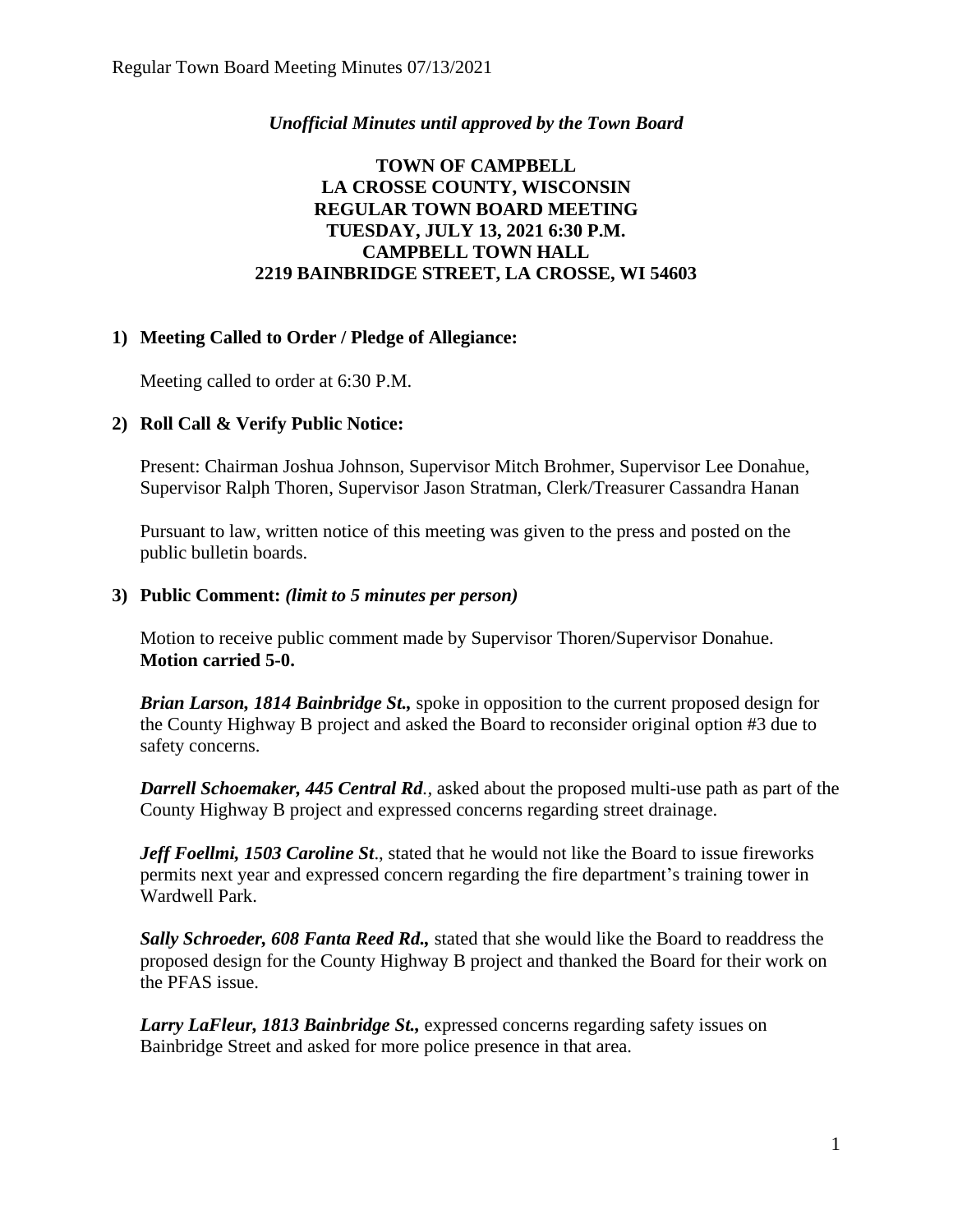*Lee Weis, 100 Church Dr.,* asked about the plan for the reconstruction of Church Dr., expressed concerns regarding increased bus traffic being so close to the pedestrian overpass on Bainbridge Street, and asked about the timeline for the water advisory.

*Bruce Becker, 3111 Lakeshore Dr.*, asked the Board to open agenda item 5 (A) for public comment.

Motion to close public comment made by Supervisor Donahue/Supervisor Thoren. **Motion carried 5-0.**

- **4) Consent Agenda: (All items listed are considered routine and will be enacted with one motion. There will be no separate discussion of these items unless a Board member so requests, in which case the item will be removed from the Consent Agenda and be considered on the Regular Agenda).**
	- **A) Approval of Minutes:** Annual Liquor License Meeting 06/08/2021, Regular Board Meeting 06/08/2021, Special Town Board Meeting 06/09/2021, Special Town Board Meeting 06/29/2021, Special Town Board Meeting 07/06/2021
	- **B) Plan Commission Meeting Recommendations:** None
	- **C) Payment of Bills:**

Motion to approve the Consent Agenda made by Supervisor Brohmer/Supervisor Donahue. **Motion carried 5-0.** 

# **5) Business:**

A) General updates on DNR water advisory. (Donahue)

Supervisor Donahue provided updates on the current DNR water advisory. Updates included: the timeline and criteria for the water advisory, the anticipated release of the report by the Wood Group on the sampling results, the feasibility study status, and proposed legislation at the state and local levels. She encouraged all residents to contact their legislators to ensure that the proposed bills that would provide funding for remediation and infrastructure are passed.

Motion to open agenda item 5 (B) for public comment made by Supervisor Donahue/Supervisor Stratman. **Motion carried 5-0.**

*Brian Larson, 1814 Bainbridge St.,* asked about the map that was produced by the DNR. Supervisor Donahue responded that the Wood Group is finalizing their report and will have comprehensive data available at the time it is released.

*Larry LaFleur, 1813 Bainbridge St.,* asked if the Town could organize health data as a community. Supervisor Donahue stated that this is not recommended due to the statute of limitations in the State of Wisconsin related to health issues subject to litigation.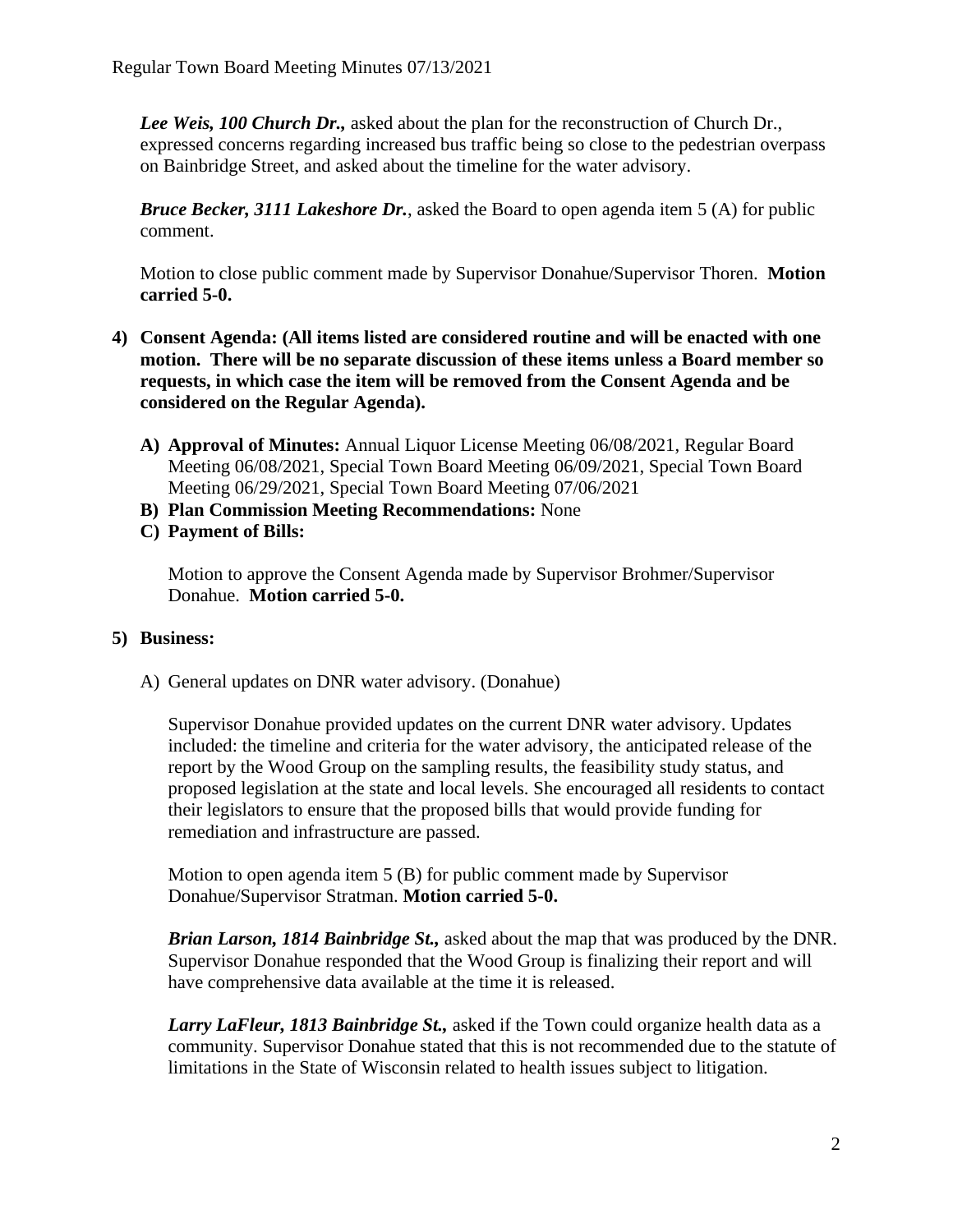*Lee Weis, 100 Church Dr.,* asked if the Wood Group would be including data from the areas that were tested by the City of La Crosse. Supervisor Donahue replied that the report would be comprehensive and include data from all of the wells that were tested in the Town.

*Bruce Becker, 3111 Lakeshore Dr.,* asked if the City of La Crosse has conducted any additional sampling around the burn pits near USGS. Supervisor Donahue stated that she expects this to be part of the ongoing site investigation being conducted.

Motion to close public comment made by Supervisor Donahue/Supervisor Stratman. **Motion carried 5-0.**

#### *Not an action item*

**B)** Lisa and Brian Grenell, 2609 Baumgartner Dr., request for a permit for a 3rd dog. (Clerk)

Motion to approve a permit for a  $3<sup>rd</sup>$  dog made by Supervisor Thoren/Supervisor Donahue. **Motion carried 5-0.**

**C)** Approval of the Coulee Council on Addictions 5K/10K event to be held September 5, 2021. (Clerk)

Motion to approve the event request for Coulee Council on Addictions made by Supervisor Brohmer/Supervisor Thoren. **Motion carried 5-0.**

**D)** Approval of the Maple Leaf Walk Run to be held October 2, 2021. (Clerk)

Motion to approve the event request for the Maple Leaf Walk Run made by Supervisor Thoren/Supervisor Brohmer. **Motion carried 5-0.** 

**E)** Discussion and possible action regarding annual reviews for Town employees. (Held Over) (Chair)

Chairman Johnson stated that he would like to see some revisions to the proposed form to include a performance scale, accomplishments and goals, and feedback on performance.

Motion to revise the form and bring it back for discussion at the next regular Board meeting made by Supervisor Donahue/Chairman Johnson. **Motion carried 5-0.**

**F)** Approval of the Working Agreement for the Town of Campbell Police Association for the term of January 1, 2022-December 31, 2024. (Chair)

Motion to approve the proposed Working Agreement made by Supervisor Donahue/Supervisor Stratman. **Motion carried 5-0.**